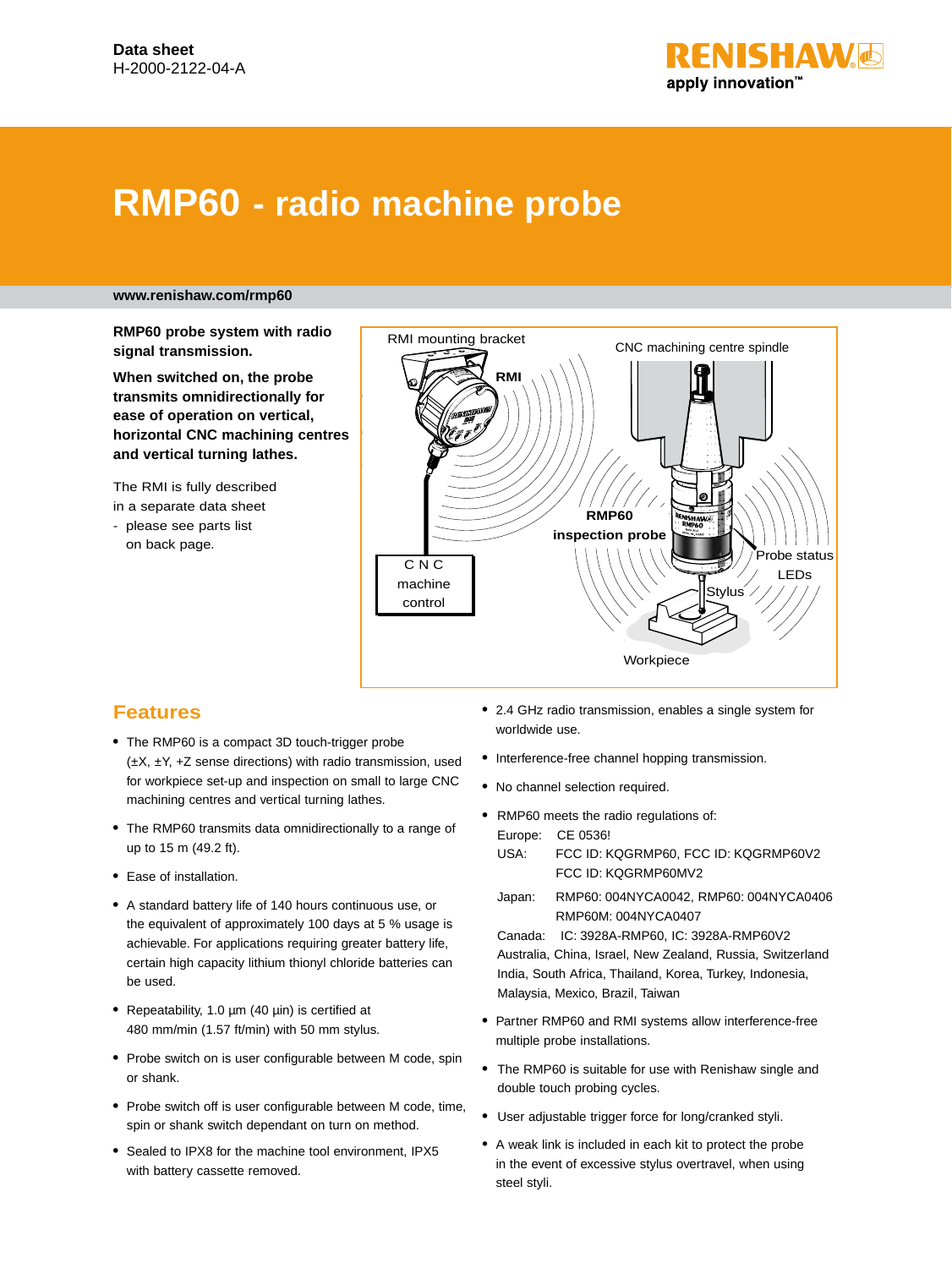# **Operating envelope - RMP60/RMI**

The RMP60 transmission envelope and range is shown below.

The probe system should be positioned so that the optimum range can be achieved over the full travel of the machine's axes including the tool magazine. Always face the RMI in the direction of the machine's spindle and tool magazine.

If the probe is not in range when located in the tool magazine, use spin or shank turn on.

The RMP60 and RMI must be within a mutual operating envelope. The operating envelope shows line-of-sight performance. However, radio transmission does not require line-of-sight as long as any reflected radio path is less than the 15 m (49.2 ft) system operating range.

A minimum range 100 mm (0.33 ft) is recommended.



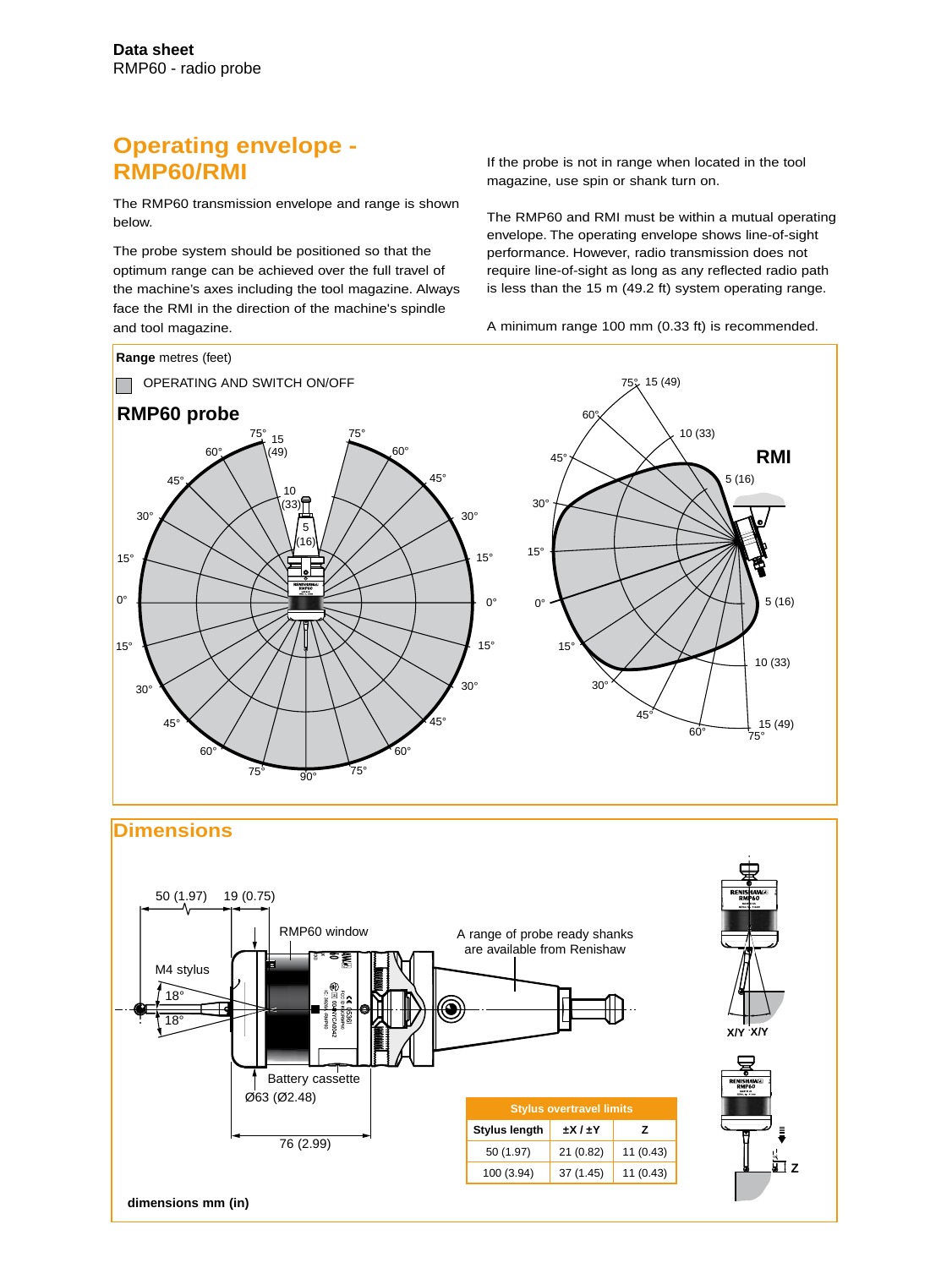

# **System operation**

**Prior to probe operation, it is imperative that the program selected to 'drive' the probe has been verified. Incorrect programming could result in damage to the machine, workpiece and probe system.**

The RMP60 probe operates in one of three modes:

- **1. Stand-by mode**  The RMP60 uses a small current, while waiting for a switch-on signal to be received.
- **2. Operating mode** Activated by one of the methods described below. Signals are only transmitted by the probe in this mode and the probe is now ready for use.
- **3. Configuration mode** Trigger Logic™ allows a number of probe set-up options to be programmed, by triggering the probe when the batteries are inserted. Programmable options are described on the next page.

### **Probe environment**

| RMP60/RMI        | Temperature                                                                     |
|------------------|---------------------------------------------------------------------------------|
| <b>Storage</b>   | $-10$ °C to 70 °C<br>$(14 \text{ }^{\circ}F \text{ to } 158 \text{ }^{\circ}F)$ |
| Normal operating | 5 °C to 50 °C<br>$(41 °F)$ to 122 $°F)$                                         |

## **Probe status LEDs**

When operating the probe, status LEDs give a visual indication of probe status (triggered or seated) and battery condition.

| <b>LED</b><br><b>Colour</b>   | <b>Probe status</b>                                                                         | <b>Graphic hint</b> |
|-------------------------------|---------------------------------------------------------------------------------------------|---------------------|
| Unit                          | Stand-by mode or<br>hibernate                                                               |                     |
| Flashing<br>green             | Probe seated in operating<br>mode                                                           |                     |
| Flashing<br>red               | Probe triggered in<br>operating mode                                                        |                     |
| Flashing<br>green and<br>blue | Probe seated in operating<br>mode - low battery                                             |                     |
| Flashing<br>red and<br>blue   | Probe triggered in<br>operating mode - low<br>battery                                       |                     |
| Constant<br>red               | Battery dead                                                                                |                     |
| Rapid<br>flashing red         | Extremely dead alkaline<br>batteries or unsuitable<br>lithium thionyl chloride<br>batteries |                     |

**Battery dead** - at this stage probe status is forced open and the probe cycle will stop.

# **Probe specification**

| <b>Primary application</b>                                                         | Inspection probe for machining<br>centres                                                                                                  |
|------------------------------------------------------------------------------------|--------------------------------------------------------------------------------------------------------------------------------------------|
| <b>Operating range</b>                                                             | 100 mm (0.33 ft) to<br>15 m (49.2 ft)                                                                                                      |
| <b>Sense directions</b>                                                            | Omni-directional $\pm X \pm Y \pm Z$                                                                                                       |
| <b>Weight</b> (without a shank)<br>with batteries<br>without batteries             | 901 g (31.79 oz)<br>855 g (30.16 oz)                                                                                                       |
| Stylus trigger force<br>using 50 mm (1.97 in)<br>stylus <b>low</b> force direction | factory setting<br>XY 0.75 N / 75 gf (2.65 ozf)<br>5.30 N / 530 gf (18.69 ozf)<br>z                                                        |
| Stylus trigger force<br>using 50 mm (1.97 in)<br>stylus high force direction       | factory setting<br>XY 1.4 N / 140 gf (4.94 ozf)<br>z<br>5.30 N / 530 gf (18.69 ozf)                                                        |
| Max. spin speed                                                                    | 1000 rev/min                                                                                                                               |
| <b>Stylus Overtravel</b>                                                           | $XY$ 18°<br>z<br>11 mm (0.43 in)                                                                                                           |
| <b>Sealing</b>                                                                     | IPX8 (BS 5490, IEC 529)<br>1 atmosphere                                                                                                    |
| Repeatability<br>maximum $2\sigma$ value in any<br>direction                       | 1.0 $\mu$ m (0.00004 in) is valid for<br>test velocity of 480 mm/min<br>(1.57 ft/min) at stylus tip, using<br>stylus 50 mm (1.97 in) long. |

### **Multiple probe mode**

RMP60 can be user configured using Trigger Logic™ to allow multiple RMP60s to be used with a single RMI.

#### **Notes:**

Radio turn on cannot be used in multiple probe mode. RMP60s set to 'mode-on' can coexist alongside any number of RMP60's set to 'mode-off'.

To allow multiple probes/single RMI in close proximity, 16 choices of 'mode-on' colours are available – each representing a different machine tool installation.

Only one of the multiple probes per machine will need partnering as, by configuring multiple probes to a single 'mode-on' choice, all probes have the same identification. The probe to be partnered is partnered after selection of multiple probe on mode.

There is no limit to the number of probes that can be used with a single RMI as long as they all have the same 'mode-on' colour choice.

All RMP60s are factory-set to 'mode off'.

The addition of further probe(s) into a single probe installation requires all probes to be reconfigured to the same multiple probe 'mode-on' choice and the repartnering of one of the probes to the installed RMI.

The addition of further probes (or replacements) into a multi probe installation is achieved simply by reconfiguration to the same 'mode-on' colour choice.

Comprehensive details of how to set-up and change multiple probe settings are included in the RMP60 installation and user's guide, H-2000-5219.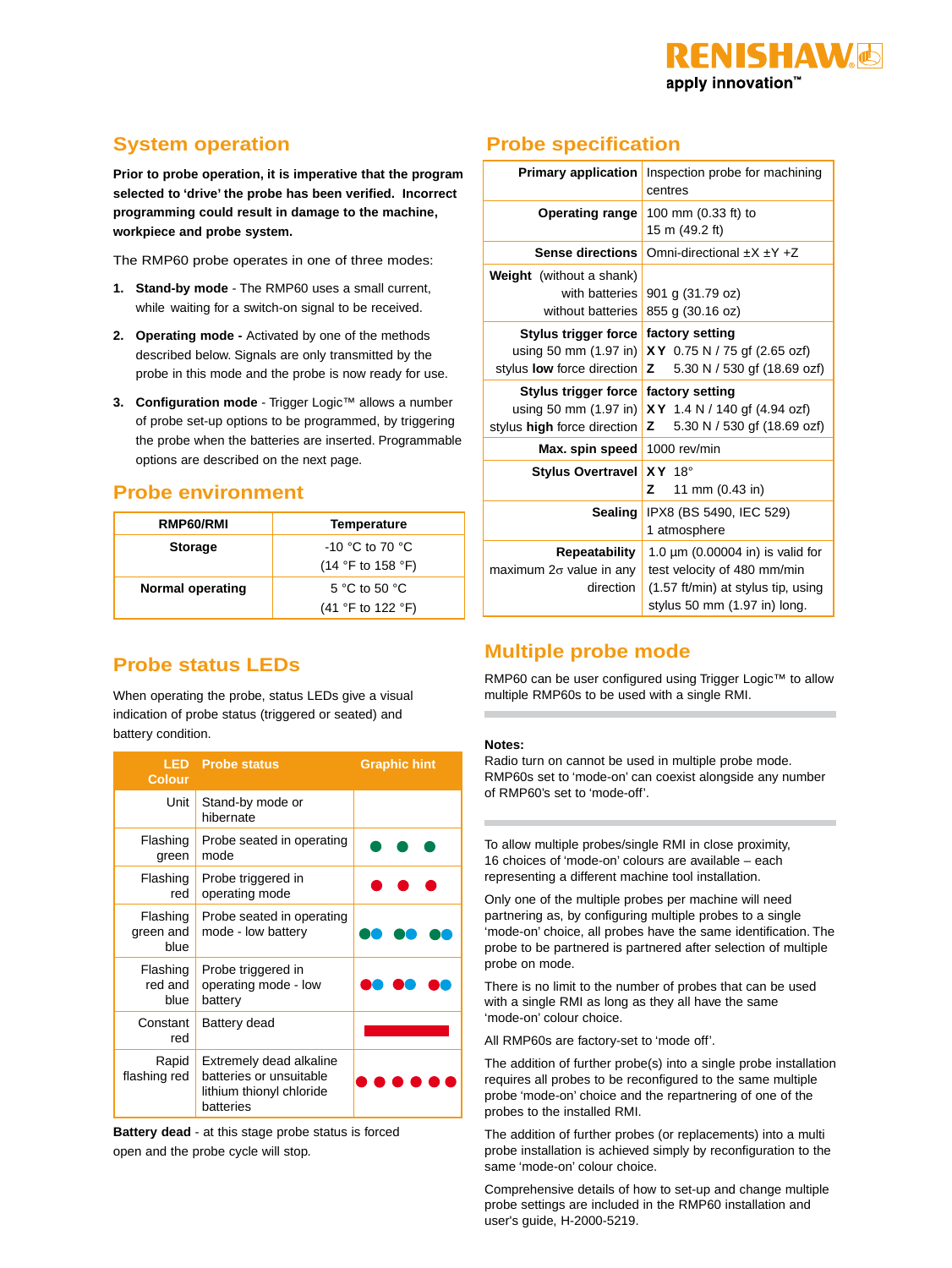### **Probe switch on and off**

The probe is switched on by one of the following options. All options are user configurable.

| <b>RMP60 switch on method</b><br>Switch on options are configurable | <b>RMP60 switch off method</b><br>Switch off options are configurable                                                                                                                                                                                                                                                 | <b>Switch on time</b>                                                                                                                                   |
|---------------------------------------------------------------------|-----------------------------------------------------------------------------------------------------------------------------------------------------------------------------------------------------------------------------------------------------------------------------------------------------------------------|---------------------------------------------------------------------------------------------------------------------------------------------------------|
| Radio on<br>Radio switch on is commanded by machine<br>input.       | Radio off<br>Radio switch off is commanded by machine<br>input. A timer automatically switches the probe<br>off 90 minutes after the last trigger if it is not<br>turned off by machine input.<br>Timer off (timeout)<br>Timeout will occur 12, 33 or 134 seconds<br>(user configurable) after the last probe trigger | 1.0 second maximum Note:<br>This assumes a good radio<br>communication link. In a<br>poor RF environment this<br>may rise to a maximum of<br>3 seconds. |
| Spin on                                                             | or reseat.<br>Spin off                                                                                                                                                                                                                                                                                                | 2 seconds maximum.<br>Note: The 2 seconds starts                                                                                                        |
| Spin at 500 rev/min for 1 second minimum<br>(6 seconds maximum).    | Spin at 500 rev/min for 1 second minimum<br>(6 seconds maximum). A timer automatically<br>switches the probe off 90 minutes after the last<br>trigger if it is not spun.                                                                                                                                              | from the moment the spin-<br>dle reaches 500 rev/min.                                                                                                   |
|                                                                     | Timer off (timeout)                                                                                                                                                                                                                                                                                                   |                                                                                                                                                         |
|                                                                     | Timeout will occur 12, 33 or 134 seconds<br>(user configurable) after the last probe trigger<br>or reseat.                                                                                                                                                                                                            |                                                                                                                                                         |
| Shank switch on                                                     | Shank switch off                                                                                                                                                                                                                                                                                                      | 1 second maximum.                                                                                                                                       |

#### **Notes:**

The RMP60 will be turned on after 1 sec in all modes.

After being turned on, the RMP60 must be on for a minimum of 1 sec (7 seconds for spin option) before being turned off.

In radio on configuration (either radio on/radio off or radio on/time off) the RMP60 has a built-in hibernate mode. This saves battery life when the RMP60 is in stand-by and the RMI is un-powered (or out of range).

The RMP60 goes into hibernate mode 30 sec after the RMI is un-powered (or out of range). When in this mode, the RMP60 checks for a powered RMI every 30 secs, if the RMI is found, the RMP60 goes from hibernate mode to stand-by, ready for radio turn on.

### **Battery life expectancy**

#### **Typical battery reserve life**

Using standard alkaline batteries at 5% usage, typically the probe will continue to operate for approximately 1 week after a low battery warning is first indicated.

Rechargeable batteries: either nickel metal hydride (NiMh) or nickel cadnium (NiCd) can be used, but expect a battery life of approximately 50% of the alkaline figures given in the table below.

To achieve stated radio stand-by life, the RMP60 must be in-range of a powered partner RMI.

Replace the batteries as soon as is practicable.

| <b>Battery</b>                            | <b>Shank/spin turn on</b>            |                                                | Radio turn on                        |                                                | <b>Continuous use</b> |
|-------------------------------------------|--------------------------------------|------------------------------------------------|--------------------------------------|------------------------------------------------|-----------------------|
| Two<br>AA type                            | Stand-by<br>life<br>(days - typical) | 5% usage<br>72 minutes/day<br>(days - typical) | Stand-by<br>life<br>(days - typical) | 5% usage<br>72 minutes/day<br>(days - typical) | (hours - typical)     |
| <b>Alkaline</b>                           | 650                                  | 100                                            | 130                                  | 65                                             | 140                   |
| <b>Lithium Thionyl</b><br><b>Chloride</b> | 1300                                 | 200                                            | 260                                  | 130                                            | 280                   |

#### **Battery life** (2 x AA 1.5 V alkaline)

For applications requiring greater battery life, certain high capacity lithium thionyl chloride batteries can be used (3.6 V x2).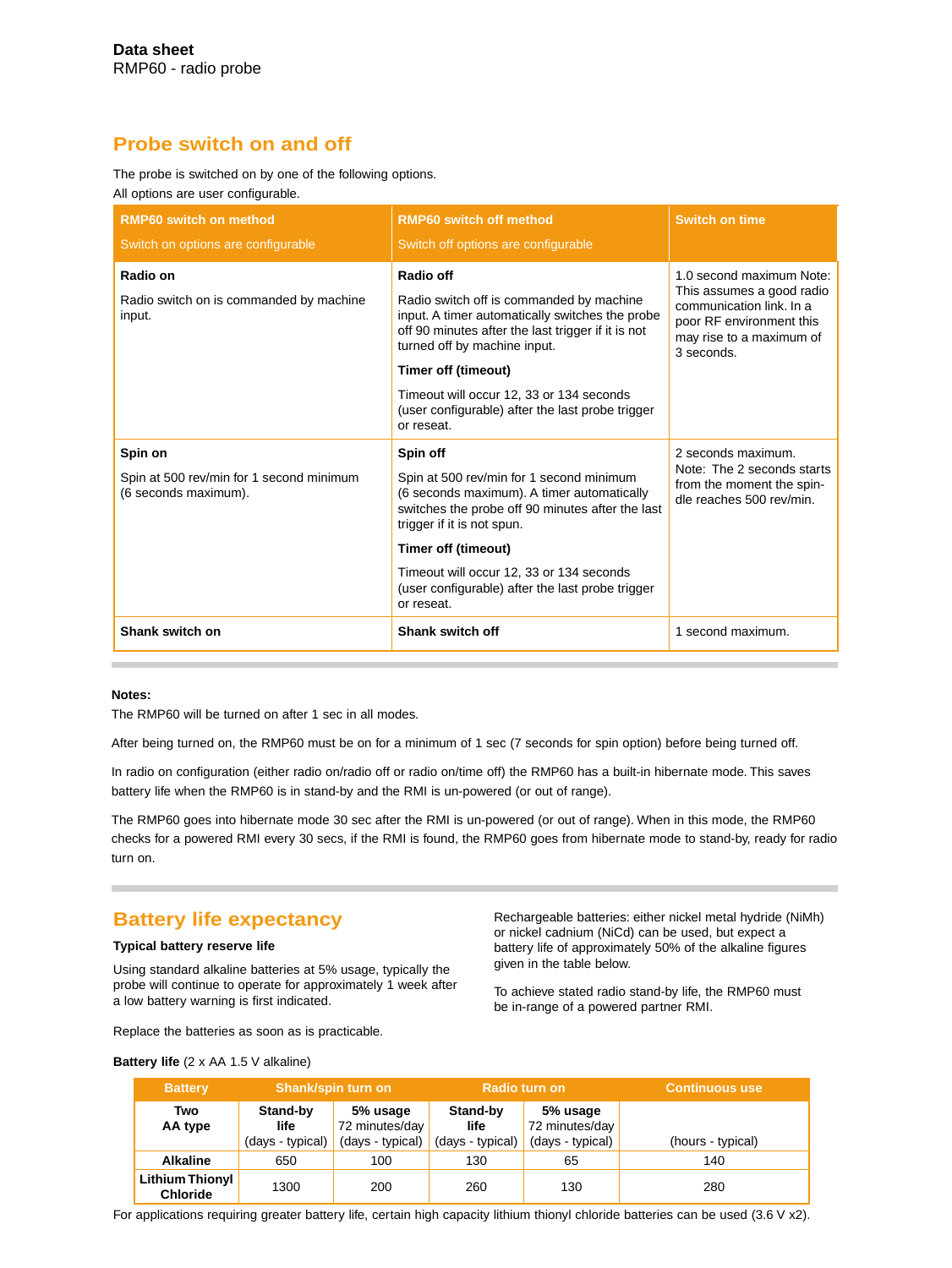

### **RMP60M modular system**

RMP60M is a special modular version of RMP60. It enables probe inspection of part features inaccessible to RMP60, by fitting selected adaptors and extensions as shown.



### **RMP60M dimensions**